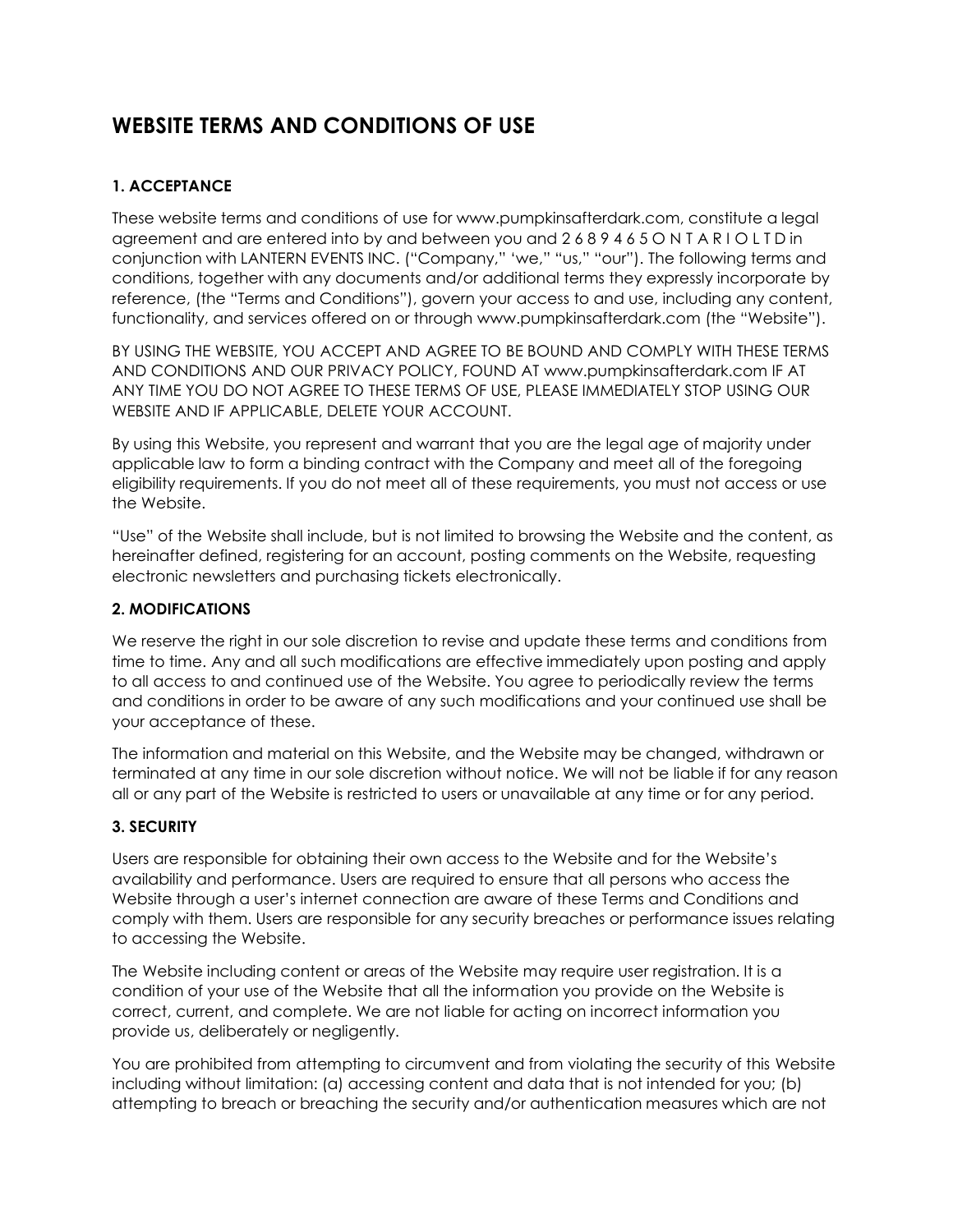authorized; (c) restrict disrupt or disable service to users, hosts, servers or networks; (d) illicitly reproducing TCP/IP packet header; (e) disrupting network services and otherwise disrupting Website owner's ability to monitor the Website; (f) use any robot, spider, or other automatic device, process, or means to access the Website for any purpose, including monitoring or copying any of the material on the Website; (g) introduce any viruses, trojan horses, worms, logic bombs, or other material that is malicious or technologically harmful; (h) attack the Website via a denial-of-service attack, distributed denial-of-service attack, flooding, mail bombing or crashing; and (i) otherwise attempt to interfere with the proper working of the Website.

# **4. PRIVACY**

Your privacy is important to us. Our [Privacy](http://www.cineplex.com/Global/PrivacyPolicy.aspx) Policy is incorporated into these Website Terms by reference (the "Privacy Policy"). Please read the Privacy Policy carefully for details on the collection, use and disclosure of your personal information. Your use of the Website shall be deemed to constitute your understanding and approval of, and agreement to be bound by, the Privacy Policy and you consent to the collection, use and disclosure of your personal information by the Company and/or third parties in accordance with the Privacy Policy or as otherwise required by law.

By using this Website you are consenting to the use of cookies which allow a server to recall previous requests or registration and/or IP addresses to analyze website use patterns. You can set your browser to notify you before you receive a cookie, giving you the chance to decide whether to accept it. You can also set your browser to turn off cookies. If you do, however, some areas of the Website may not function adequately.

We comply with the provisions of Canada's Anti-Spam Legislation (CASL). Communications from us will be compliant with the same and you may be asked for express consent at various points; we will not send you communications with your express consent, unless you have purchased tickets from us, in which case CASL allows for implied consent. All communications from us which are automated or marketing in nature will have a "unsubscribe" mechanism; in the event the "unsubscribe" mechanism is non-functional, a notice sent in accordance with NOTICES, below, will both unsubscribe you and alert us to fix the problem.

# **5. MINORS**

Parents should consider using commercially available parental control protections (such as computer hardware, software, or filtering services) to assist them in limiting access to material that is harmful to minors. These tools can also prevent children from disclosing online their name, address, and other personal information without parental permission. If you are interested in learning more about these protections, information is available at [www.cybersitter.com,](http://www.cybersitter.com/) [www.netnanny.com](http://www.netnanny.com/) or other analogous sites providing information on such protections. (Note: The preceding links are provided for information purposes only.)

## **6. INTELLECTUAL PROPERTY**

You understand and agree that the Website and its entire contents, features, and functionality, including but not limited to all information, software, code, text, displays, graphics, photographs, video, audio, design, presentation, selection, and arrangement, are owned by the Company, its licensors, or other providers of such material and are protected in all forms by intellectual property laws including without limitation, copyright, trademark, patent, trade secret, and any other proprietary rights.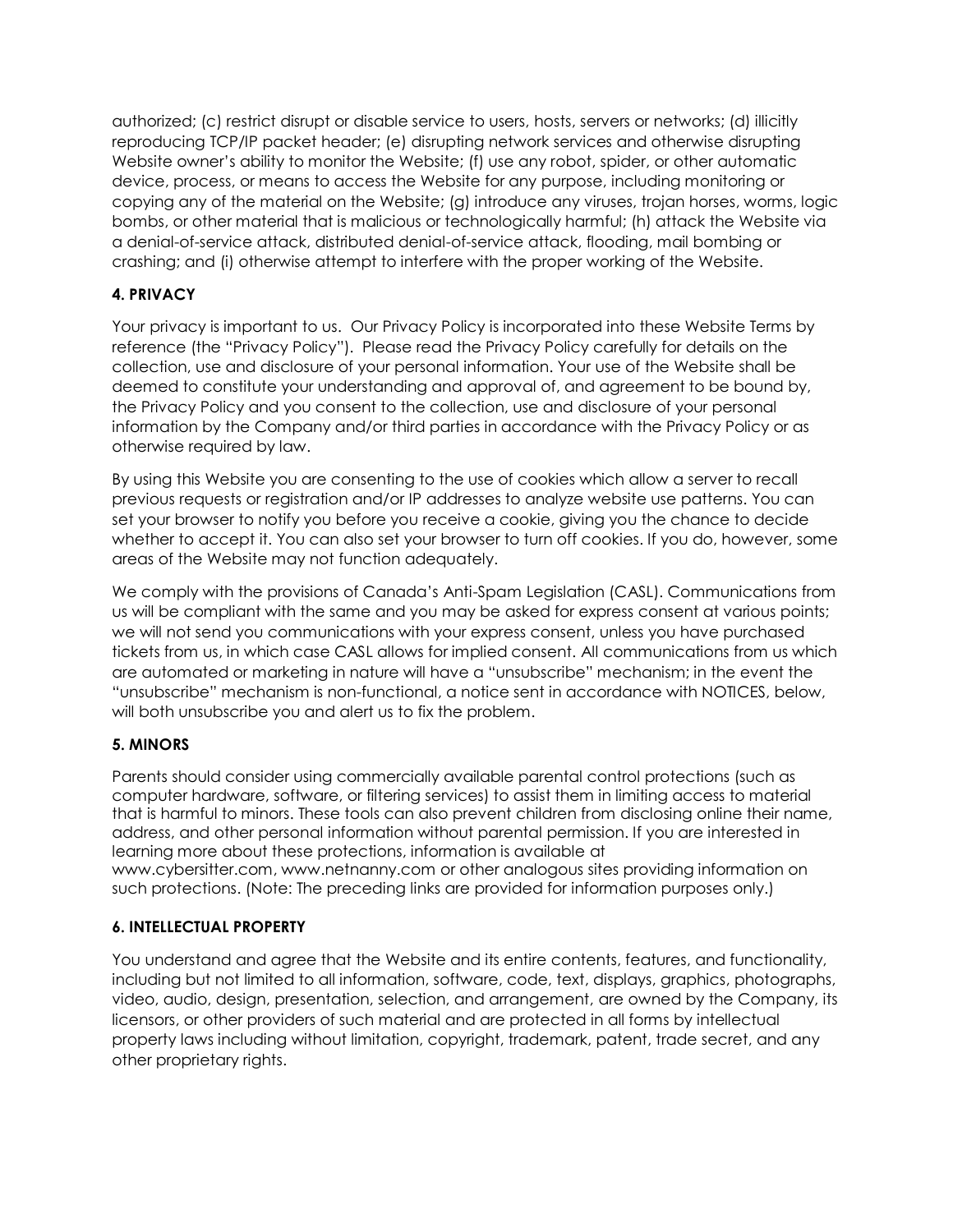The Company name, Pumpkins After Dark, the Pumpkins After Dark Logo and Font, and all related names, logos, product and service names, designs, images and slogans are pending trademarks of the Company or its affiliates or licensors. You must not use such marks without the prior written permission of the Company. Other names, logos, product and service names, designs, images and slogans mentioned or which appear on this Website are the trademarks of their respective owners. Use of any such property, except as expressly authorized, shall constitute a violation of the rights of the property owner and may be a violation of federal or other laws and could subject the violator to legal action.

You may only use the Website for your personal and non-commercial use. You shall not directly or indirectly reproduce, compile for an internal database, distribute, modify, create derivative works of, publicly display, publicly perform, republish, download, store, or transmit any of the material on our Website, in any form or medium whatsoever except (a) your computer and browser may temporarily store or cache copies of materials being accessed and viewed; (b) a reasonable number of copies for personal use only may be printed keeping any proprietary notices thereon, which may only be used for non-commercial and lawful personal use and not for further reproduction, publication, or distribution of any kind on any medium whatsoever; (c) user copies may be downloaded with any proprietary notices intact, for your own personal, noncommercial use, conditional on your agreement to be bound by our end user license agreement for such downloads; (d) in the event social media features on services including by not limited to Facebook, Twitter, YouTube, Instagram, Google+, and other similar platforms are provided with respect to certain content are on our site, you may take such actions as our site permits for such features.

Users are not permitted to modify copies of any materials from this site nor delete or alter any copyright, trademark, or other proprietary rights notices from copies of materials from this site. You must not access or use for any commercial purposes any part of the Website or any services or materials available through the Website.

If you print off, copy or download any part of our site in breach of these Terms and Conditions, your right to use our site will cease immediately and you must, at our option, return or destroy any copies of the materials you have made. You have no right, title, or interest in or to the Website or to any content on the Website, and all rights not expressly granted are reserved by the Company. Any use of the Website not expressly permitted by these Terms and Conditions is a breach of these Terms and Conditions and may violate copyright, trademark, and other intellectual property laws.

## **7. CONDITIONS AND STANDARDS**

As a condition of your access and use you agree that you may use the Website only for lawful purposes and in accordance with these Terms and Conditions. If you reside outside of Canada, you acknowledge that you are responsible for ensuring that your use of the Website complies with all rules, laws, and regulations in the jurisdiction where you reside, including, without limitation, laws concerning intellectual property, the Internet, data and privacy.

The following content standards apply to any and all content, material, and information a user submits, posts, publishes, displays, or transmits (collectively, "submit") to the Website, and any and all Interactive Functions.

Without limiting the foregoing you warrant and agree that your use of the Website shall not, either through tools we provide or functions you discover: (a) in any manner violate any applicable federal, provincial, local, or international law or regulation including, without limitation, any laws regarding the export of data or software, patent, trademark, trade secret,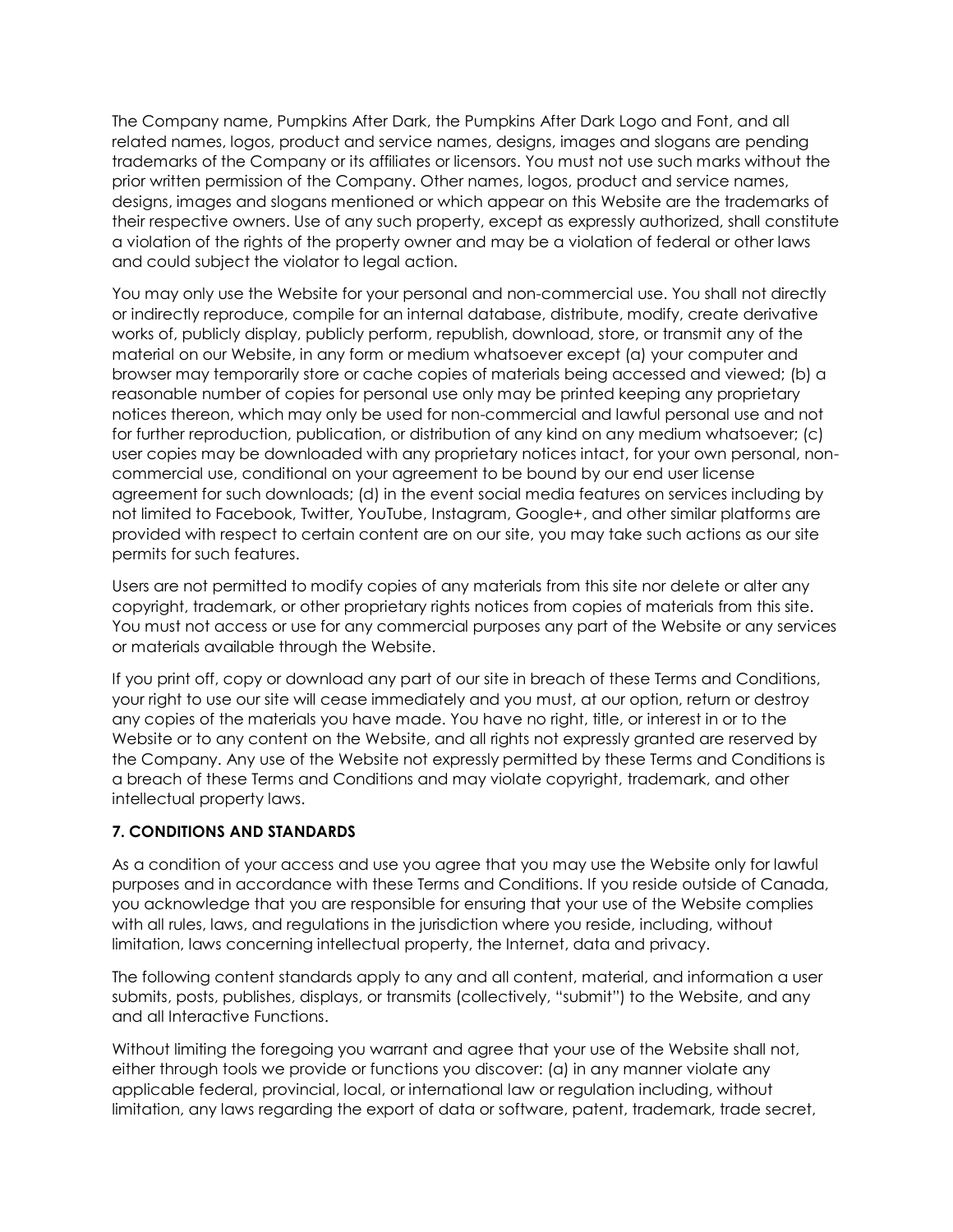copyright, or other intellectual property, legal rights (including the rights of publicity and privacy of others) or contain any material that could give rise to any civil or criminal liability under applicable laws or regulations or that otherwise may be in conflict with these Terms and Conditions and our Privacy Policy; (b) include or contain any material that is exploitive, obscene, harmful, threatening, abusive, harassing, hateful, defamatory, sexually explicit or pornographic, violent, inflammatory, or discriminatory based on race, sex, religion, nationality, disability, sexual orientation, or age or other such prohibited ground or be otherwise objectionable; (c) involve stalking, attempting to exploit any individual or harm minors in any way by exposing them to inappropriate content or otherwise nor ask for personal information; (d) Involve, provide or contribute any false, inaccurate or misleading information that is likely to cause physical, mental or reputational harm to another individual or corporation; (e) impersonate or attempt to impersonate the Company, a Company employee, another user, or any other person or entity including, without limitation, by using email addresses, or screen names associated with any of the foregoing; (f) You may not use the Website or Content for commercial purposes. You agree not to reproduce, duplicate, copy, sell, distribute, resell or exploit any portion of the Website and/or Content or use the Website and/or Content for any other purpose other than your personal, private, non-commercial purposes;(g) include engaging in any other conduct that restricts or inhibits anyone's use or enjoyment of the Website, or which, as determined by us, may harm the Company or users of the Website or expose them to liability; (h) You agree that you will not attempt to gain unauthorized access to the Website and/or Content or any computer system or networks connected to the Website and/or Content, through hacking, password mining or any other means or interfere or attempt to interfere with the proper operation of the Website and/or Content; (i) promote any illegal activity, or advocate, promote, or assist any unlawful act; or (j) Give the impression that they originate from or are endorsed by us or any other person or entity, if this is not the case.

Any violation of the above terms is strictly prohibited and can result in the immediate revocation of any licenses granted to you to use the Website and may constitute violations of law.

## **8. MONITORING, ENFORCEMENT**

We have no obligation, nor any responsibility to any party to monitor the Website or use. We undertake to review material that you or other users inject into the Website on a regular basis. We cannot ensure prompt removal of objectionable material after it has been injected and we have no liability for any action or inaction regarding transmissions, communications, or content provided by any malicious third party.

## **9. NO RELIANCE**

The content on our Website is provided for general information purposes only. Although we make reasonable efforts to update the information on our Website, we make no representations, warranties or guarantees, whether express or implied, that the content on our Website is accurate, complete or up to date. Your use of the Website is at your own risk and the Company has no responsibility or liability whatsoever for your use of this Website.

#### **10. THIRD PARTY WEBSITES**

For your convenience, this Website may provide links or pointers to third party sites. We make no representations about any other websites that may be accessed from this Website. All statements and/or opinions expressed in any such third party content, other than the content provided by the Company, are solely the opinions and the responsibility of the person or entity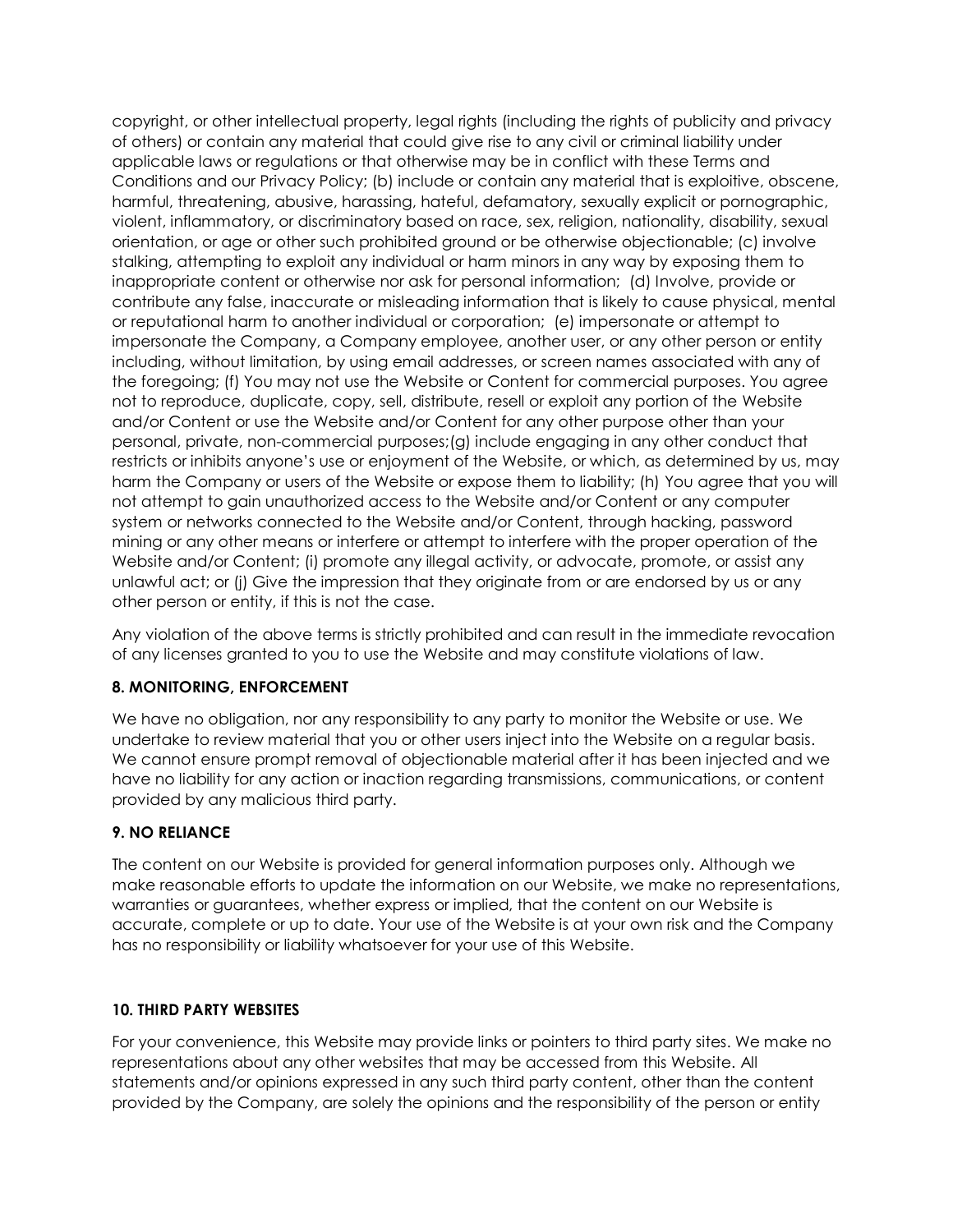providing those materials. If you choose to access any such sites, you do so at your own risk. We have no control over the contents of any such third party sites, and accept no responsibility for such sites or for any loss or damage that may arise from your use of them. The Company is not responsible for the content, business practices or the privacy policies of the third party linked sites, including but not limited to the collection, use and disclosure of personal information that these sites may collect. You are subject to any terms and conditions of such third party sites.

Such links to third party sites from the Website, may include links to certain social media features that enable you to link or transmit on your own or using certain third party websites or certain limited content from this Website. You may only use these features when they are provided by us and solely with respect to the content identified. Such features and links to third party sites are subject to any additional terms and conditions we may provide with respect to such features.

You may link to our homepage, provided you do so in a way that is fair and legal and does not damage our reputation or take advantage of it. You must not establish a link in such a way as to suggest any form of association, approval or endorsement on our part where none exists. Our site must not be framed on any other site, though you may create a link to any part of our site other than the homepage if it is made explicit you are doing so and provide a clear way to find our homepage. We reserve the right to withdraw linking permission without notice. The website in which you are linking must comply in all respects with the Conditions of Use and User Submissions and Site Content Standards. You agree to cooperate with us in causing any unauthorized framing or linking to immediately stop.

## **11. PURCHASES**

You can buy tickets for the Pumpkins After Dark event at home or on your mobile device by using our online ticket purchasing service. Online or mobile ticket purchases may be made using a number of different payment options, including but not limited to, credit card, VISA debit, or Interac Online. Processing services for credit cards and Interac Online are provided by thirdparty service providers which have their own privacy policies and terms of use. Information you provide to any such third-party service provider is not shared with the Company unless necessary for processing and completing your purchase transaction.

All orders, purchases or transactions for the sale of goods, or services, or information made using this Website are subject to the terms and conditions of sale provided with your ticket purchase, even if these sales are made on our behalf by third-party service providers whose links we provide on this Website.

Additional terms and conditions may be applicable to parts or features of this Website and are hereby incorporated by reference into these Terms and Conditions.

# **12. POSTING USER SUBMISSIONS THROUGH A SOCIAL NETWORKING SITE**

Posting User Submissions may be made available via one or more social networking sites (i.e. Facebook or Instagram). In order to post User Submissions in this manner, you must have a registered account with the social network ("Social Network Account"), and be logged into the Social Network Account to post the User Submission. If you post a User Submission to the Website through your Social Network Account, you shall comply with its terms and conditions as well as these Website Terms. The Company shall not be held responsible for your inability to post User Submission to the Website due to your inability to access your Social Network Account or for any unauthorized access or viewing of your Social Network Account that may result when third parties review your User Submissions.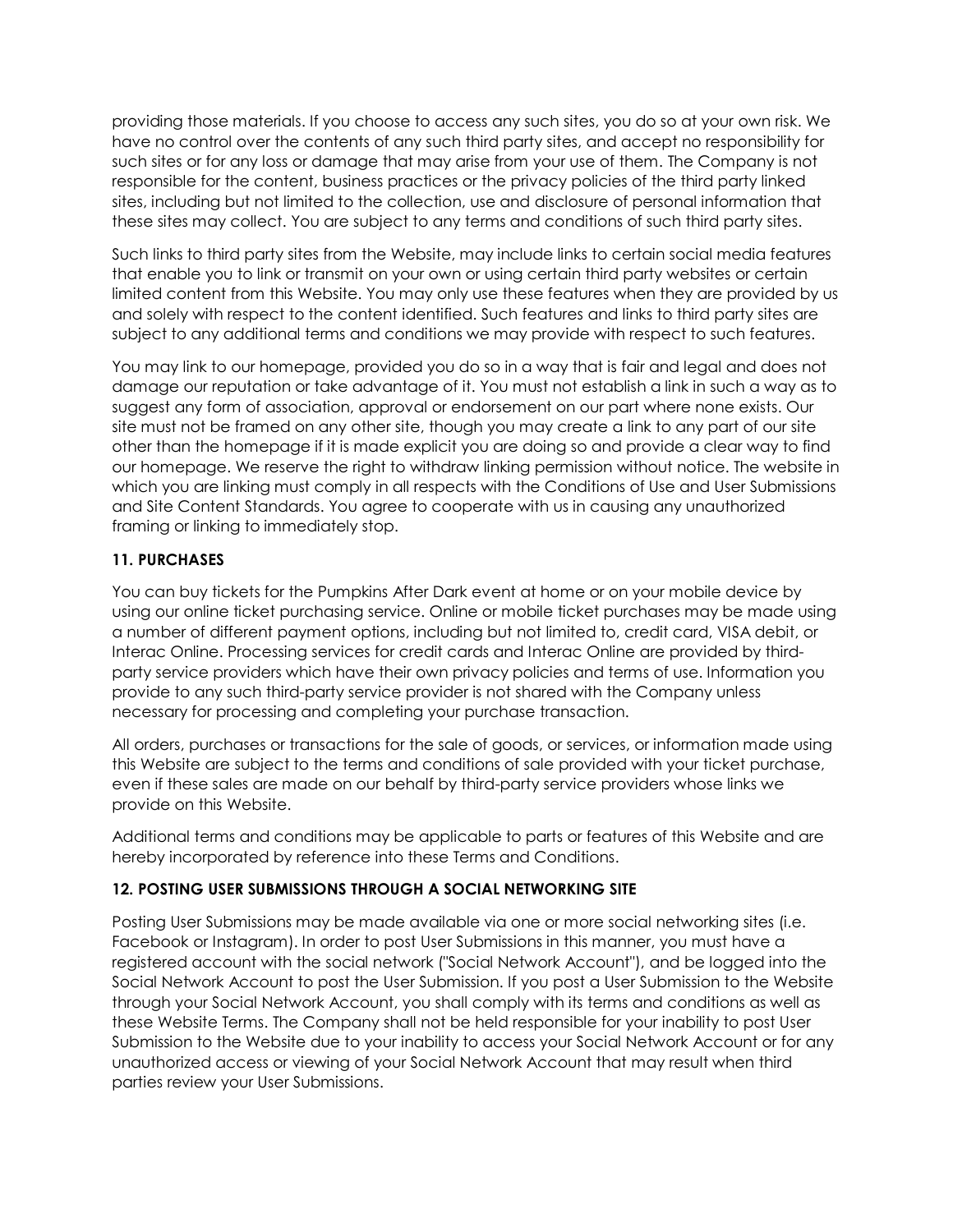By agreeing to the Terms of Use and/or by posting a User Submission to the Website through your Social Network Account, you agree that the Company may access certain information from your Social Network Account. The information you allow the Company to access may vary depending on the privacy setting you have established through your Social Network Account.

## **13. JURISDICTION**

The owner of the Website is based in the Province of Ontario in Canada. We provide this Website for use only by persons legally permitted to access services, Websites, and make purchases of goods and services in the Province of Ontario in Canada. This site is not intended for use in any jurisdiction where its use, or purchases of the type this Website offers, is not permitted. If you access the site from outside Canada you do so at your own risk and you are responsible for compliance with local laws of your jurisdiction.

# **14. DISCLAIMER, LIMITATION**

YOU UNDERSTAND AND AGREE YOUR USE OF THE WEBSITE, ITS CONTENT, AND ANY SERVICES OR ITEMS FOUND OR ATTAINED THROUGH THE WEBSITE IS AT YOUR OWN RISK. THE WEBSITE, ITS CONTENT, AND ANY SERVICES OR ITEMS FOUND OR ATTAINED THROUGH THE WEBSITE ARE PROVIDED ON AN "AS IS" AND "AS AVAILABLE" BASIS, WITHOUT ANY WARRANTIES OF ANY KIND, EITHER EXPRESS OR IMPLIED INCLUDING, BUT NOT LIMITED TO, THE IMPLIED WARRANTIES OF MERCHANTABILITY, FITNESS FOR A PARTICULAR PURPOSE, OR NON-INFRINGEMENT. THE FOREGOING DOES NOT AFFECT ANY WARRANTIES THAT CANNOT BE EXCLUDED OR LIMITED UNDER APPLICABLE LAW.

NEITHER THE COMPANY NOR ANY AFFILIATES NOR THEIR RESPECTIVE DIRECTORS, OFFICERS, EMPLOYEES, AGENTS OR SERVICE PROVIDERS MAKES ANY WARRANTY, REPRESENTATION OR ENDORSEMENT WITH RESPECT TO THE COMPLETENESS, SECURITY, RELIABILITY, SUITABILITY, ACCURACY, CURRENCY OR AVAILABILITY OF THE WEBSITE OR ITS CONTENTS. WITHOUT LIMITING THE FOREGOING, NEITHER THE COMPANY NOR ANY AFFILIATES NOR THEIR RESPECTIVE DIRECTORS, OFFICERS, EMPLOYEES, AGENTS OR SERVICE PROVIDERS REPRESENTS OR WARRANTS THAT THE WEBSITE, ITS CONTENT, OR ANY SERVICES OR ITEMS FOUND OR ATTAINED THROUGH THE WEBSITE WILL BE ACCURATE, RELIABLE, ERROR-FREE, OR UNINTERRUPTED, THAT DEFECTS WILL BE CORRECTED, THAT OUR SITE OR THE SERVER THAT MAKES IT AVAILABLE ARE FREE OF VIRUSES OR OTHER HARMFUL COMPONENTS.

We cannot and do not guarantee or warrant that files or data available for downloading from the internet or the Website will be free of viruses or other destructive code. You are solely and entirely responsible for your use of the Website and your computer, internet and data security. TO THE FULLEST EXTENT PROVIDED BY LAW, WE WILL NOT BE LIABLE FOR ANY LOSS OR DAMAGE CAUSED BY DENIAL-OF-SERVICE ATTACK, DISTRIBUTED DENIAL-OF-SERVICE ATTACK, OVERLOADING, FLOODING, MAILBOMBING OR CRASHING, VIRUSES, TROJAN HORSES, WORMS, LOGIC BOMBS, OR OTHER TECHNOLOGICALLY HARMFUL MATERIAL THAT MAY INFECT YOUR COMPUTER EQUIPMENT, COMPUTER PROGRAMS, DATA, OR OTHER PROPRIETARY MATERIAL DUE TO YOUR USE OF THE WEBSITE OR ANY SERVICES OR ITEMS FOUND OR ATTAINED THROUGH THE WEBSITE OR TO YOUR DOWNLOADING OF ANY MATERIAL POSTED ON IT, OR ON ANY WEBSITE LINKED TO IT.

UNDER NO CIRCUMSTANCE WILL THE COMPANY, ITS AFFILIATES AND THEIR RESPECTIVE DIRECTORS, OFFICERS, EMPLOYEES, AGENTS, OR SERVICE PROVIDERS BE LIABLE FOR NEGLIGENCE, GROSS NEGLIGENCE, NEGLIGENT MISREPRESENTATION, FUNDAMENTAL BREACH, DAMAGES OF ANY KIND,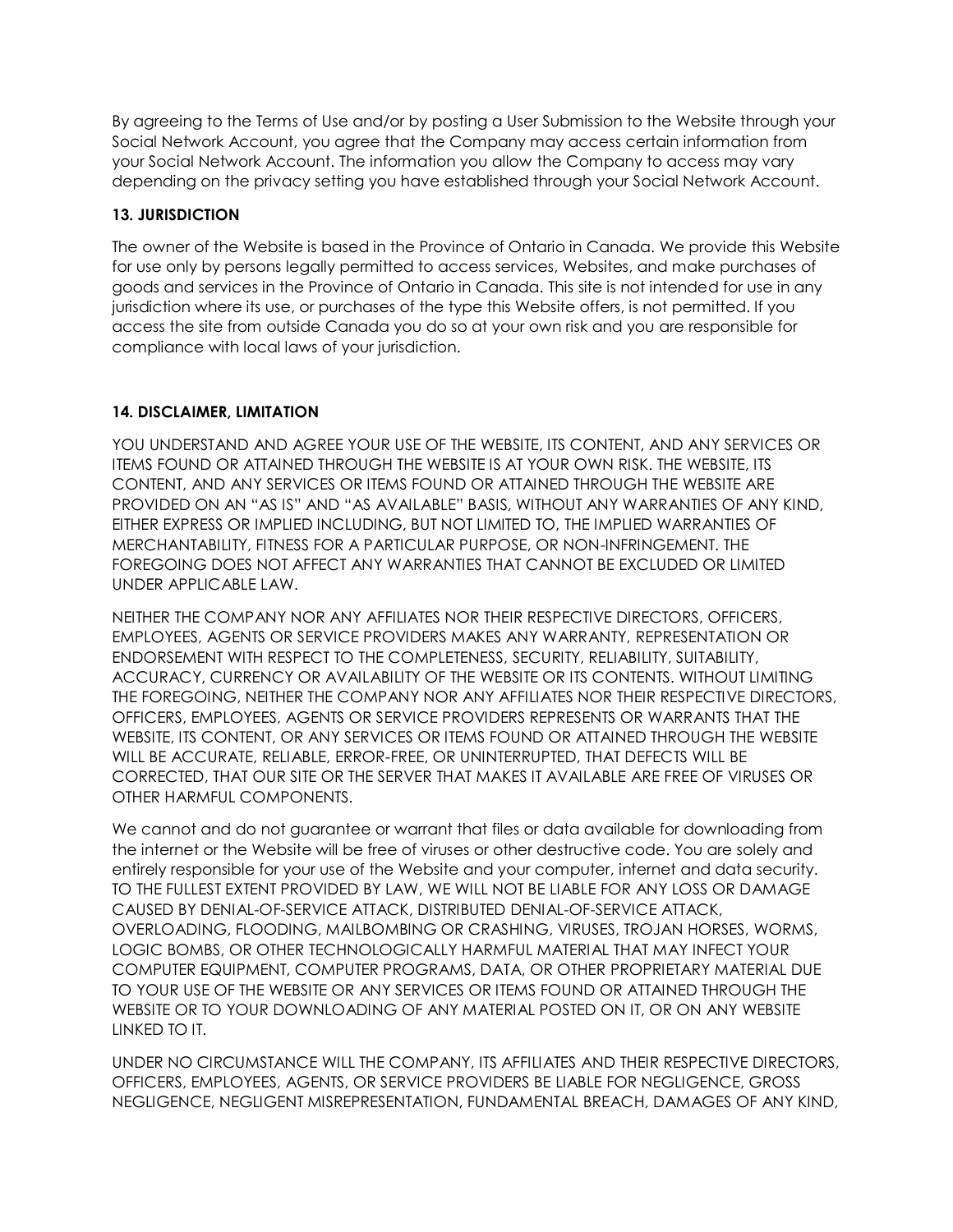UNDER ANY LEGAL THEORY, INCLUDING ANY DIRECT, INDIRECT, SPECIAL, INCIDENTAL, CONSEQUENTIAL, OR PUNITIVE DAMAGES, INCLUDING BUT NOT LIMITED TO, PERSONAL INJURY, PAIN AND SUFFERING, EMOTIONAL DISTRESS, LOSS OF REVENUE, LOSS OF PROFITS, LOSS OF BUSINESS OR ANTICIPATED SAVINGS, LOSS OF USE, LOSS OF GOODWILL, LOSS OF DATA, AND WHETHER CAUSED BY TORT (INCLUDING NEGLIGENCE), BREACH OF CONTRACT, BREACH OF PRIVACY OR OTHERWISE, EVEN IF THE PARTY WAS ALLEGEDLY ADVISED OR HAD REASON TO KNOW, ARISING OUT OF OR IN CONNECTION WITH YOUR USE, OR INABILITY TO USE, RELIANCE ON, THE WEBSITE, ANY LINKED WEBSITES OR SUCH OTHER THIRD PARTY WEBSITES, NOR ANY SITE CONTENT, MATERIALS, POSTING OR INFORMATION THEREON.

## **15. INDEMNIFICATION**

To the maximum extent permitted by applicable law, you agree to defend, indemnify, and hold harmless the Company, its affiliates, and their respective directors, officers, employees, agents, service providers, contractors, licensors, suppliers, successors, and assigns from and against any claims, liabilities, damages, judgments, awards, losses, costs, expenses, or fees (including reasonable legal fees) arising out of or relating to your breach of these Terms and Conditions or your use of the Website, including, but not limited to, your User Submissions, third party sites, any use of the Website's content, services, and products other than as expressly authorized in these Terms and Conditions.

# **16. COPYRIGHT**

We take claims of copyright infringement seriously. We will respond to notices of alleged copyright infringement. If you believe any materials accessible on or from this site (the "Website") infringe your copyright, you may request removal of those materials (or access to them) from the Website by submitting written notification to our Copyright Agent (designated below). The written notice (the "Notice") must include substantially the following:

(a) Your physical or electronic signature.

(b) Identification of the copyrighted work you believe to have been infringed or, if the claim involves multiple works on the Website, a representative list of such works.

(c) Identification of the material you believe to be infringing in a sufficiently precise manner to allow us to locate that material.

Adequate information by which we can contact you (including your name, postal address, postal code, telephone number and, if available, e-mail address).

(d) A statement that you have a good faith belief that use of the copyrighted material is not authorized by the copyright owner, its agent or the law.

(e) A statement that the information in the written notice is accurate.

(f) A statement, that you are authorized to act on behalf of the copyright owner.

Our designated Copyright Agent to receive Notices and Counter-notices is detailed under NOTICES, below.

Please be aware that if you knowingly materially misrepresent that material or activity on the Website is infringing your copyright, you may be held liable for damages including costs and all legal fees, disbursements and charges.

# **17. GENERAL**

No waiver by the Company under these Terms and Conditions is effective unless it is in writing and signed by an authorized representative of the Company waiving its right. No failure to exercise, or delay in exercising, any right, remedy, power or privilege arising from these Terms